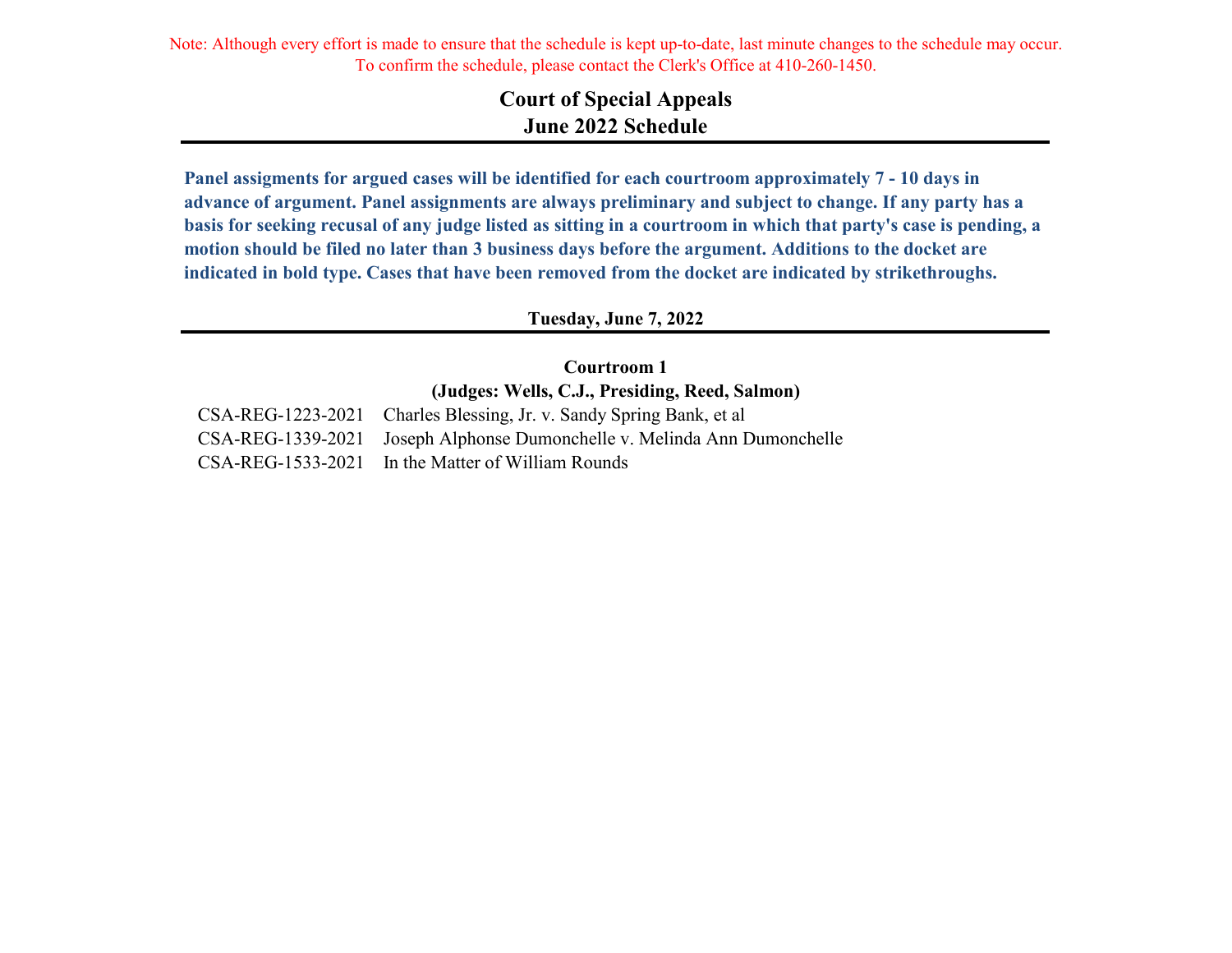#### **Wednesday, June 8, 2022**

# **(Judges: Berger, Presiding, Kehoe, Wright) Courtroom 1**

| CSA-REG-0819-2021 Carol R. Wolff v. Charles P. Magal, M.D., et al            |
|------------------------------------------------------------------------------|
| CSA-REG-1089-2021 Julie Kennell v. Walter Kennell                            |
| CSA-REG-1598-2021 Julie Kennell v. Walter Kennell                            |
| CSA-REG-1280-2021 Joel Falik, M.D., et al v. Carolyn Gibau, et al            |
| CSA-REG-1323-2021 Donna Roche v. Mayor and City Council of Baltimore, et al. |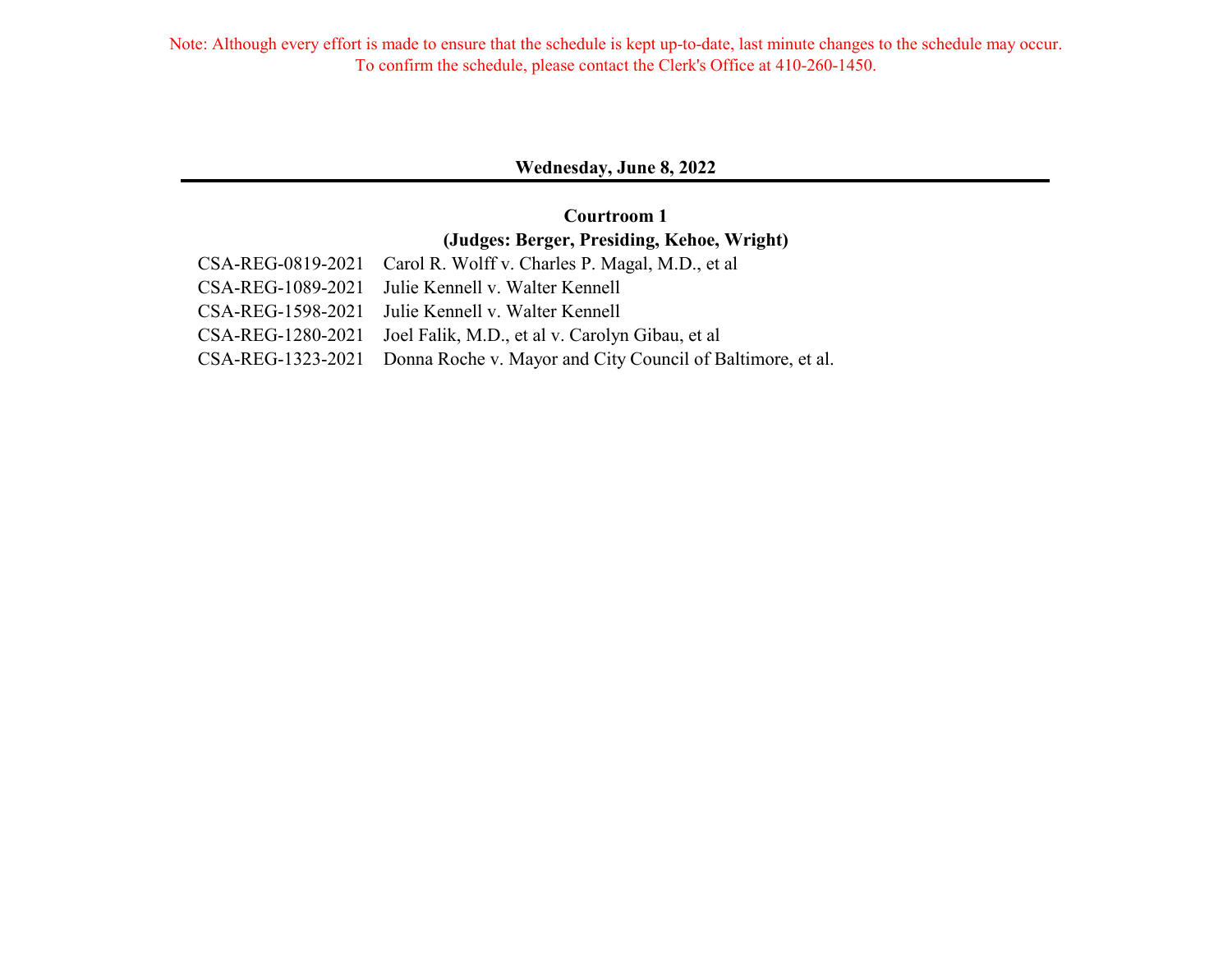Note: Although every effort is made to ensure that the schedule is kept up-to-date, last minute changes to the schedule may occur. To confirm the schedule, please contact the Clerk's Office at 410-260-1450.

**Thursday, June 9, 2022**

CSA-REG-1102-2021 Shawn G. Wiseman v. State of Maryland **Courtroom 1 (Judges: Graeff, Presiding, Ripken, Raker)**

|                                | CONTRECTIVE 2021 DRAWIL C. MISCHIGH V. DIGIC OF IMALYIGHT     |
|--------------------------------|---------------------------------------------------------------|
| CSA-REG-1252-2021 In Re: W. K. |                                                               |
|                                | CSA-REG-1381-2021 Joel Andrew Arthur v. Shelbie Lynn Sylvanie |

# **Courtroom 2 (Judges: Beachley, Presiding, Reed, Deborah Eyler)**

| CSA-REG-0600-2021 KAJ Enterprises Inc v. Gerard F Miles, Jr.            |
|-------------------------------------------------------------------------|
| CSA-REG-0734-2021 In the Matter of Joe Louis Butler                     |
| CSA-REG-1289-2021 Christopher Andrew Linz v. Montgomery County Maryland |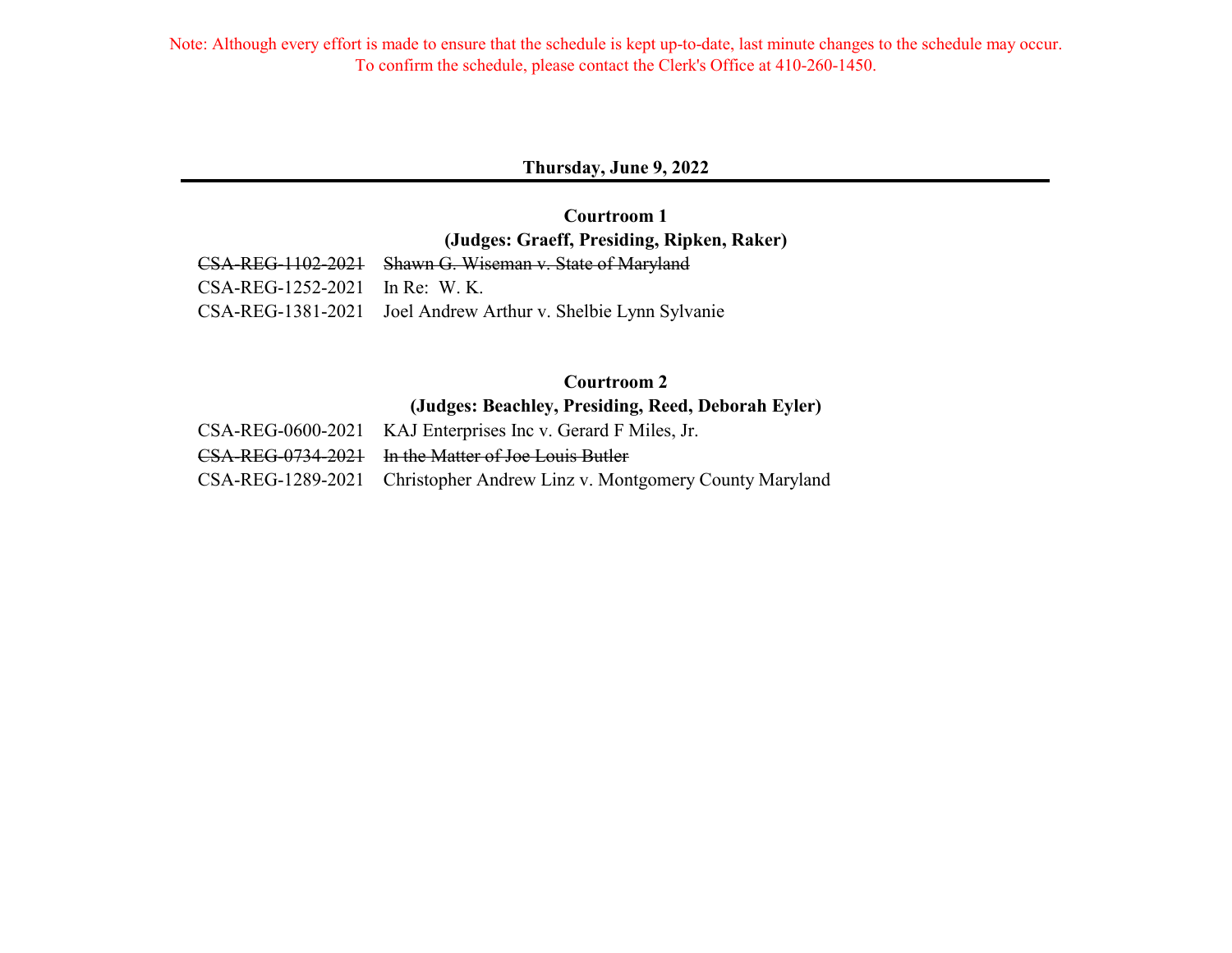#### **Monday, June 13, 2022**

# **Courtroom 1 (Judges: Zic, Presiding, Nazarian, Meredith)**

| CSA-REG-0225-2021 Daniel C Perpignan v. Lavetta Benemon                     |
|-----------------------------------------------------------------------------|
| CSA-REG-0665-2021 William Wayland v. State of Maryland                      |
| CSA-REG-0757-2021 In The Estate of Theresa Ruth Steiner                     |
| CSA-REG-1142-2021 I. David Bacharach, et al v. Star K. Certification, et al |
| CSA-REG-1519-2021 Kelly Johnson v. Loraine Kentner                          |

# **Courtroom 2**

### **(Judges: Beachley, Presiding, Albright, Sharer)**

| CSA-REG-0767-2021 In the Matter of Frances Briddell                                |
|------------------------------------------------------------------------------------|
| CSA-REG-0877-2021 Jennifer S. Horne, et al v. Law Office of J. Calvin Jenkins, Jr. |
| CSA-REG-1337-2021 Jennifer S. Horne, et al v. Law Office of J. Calvin Jenkins, Jr. |
| CSA-REG-1207-2021 Jerry Weems v. State of Maryland                                 |
| CSA-REG-1262-2020 Quantae Richardson v. State of Maryland                          |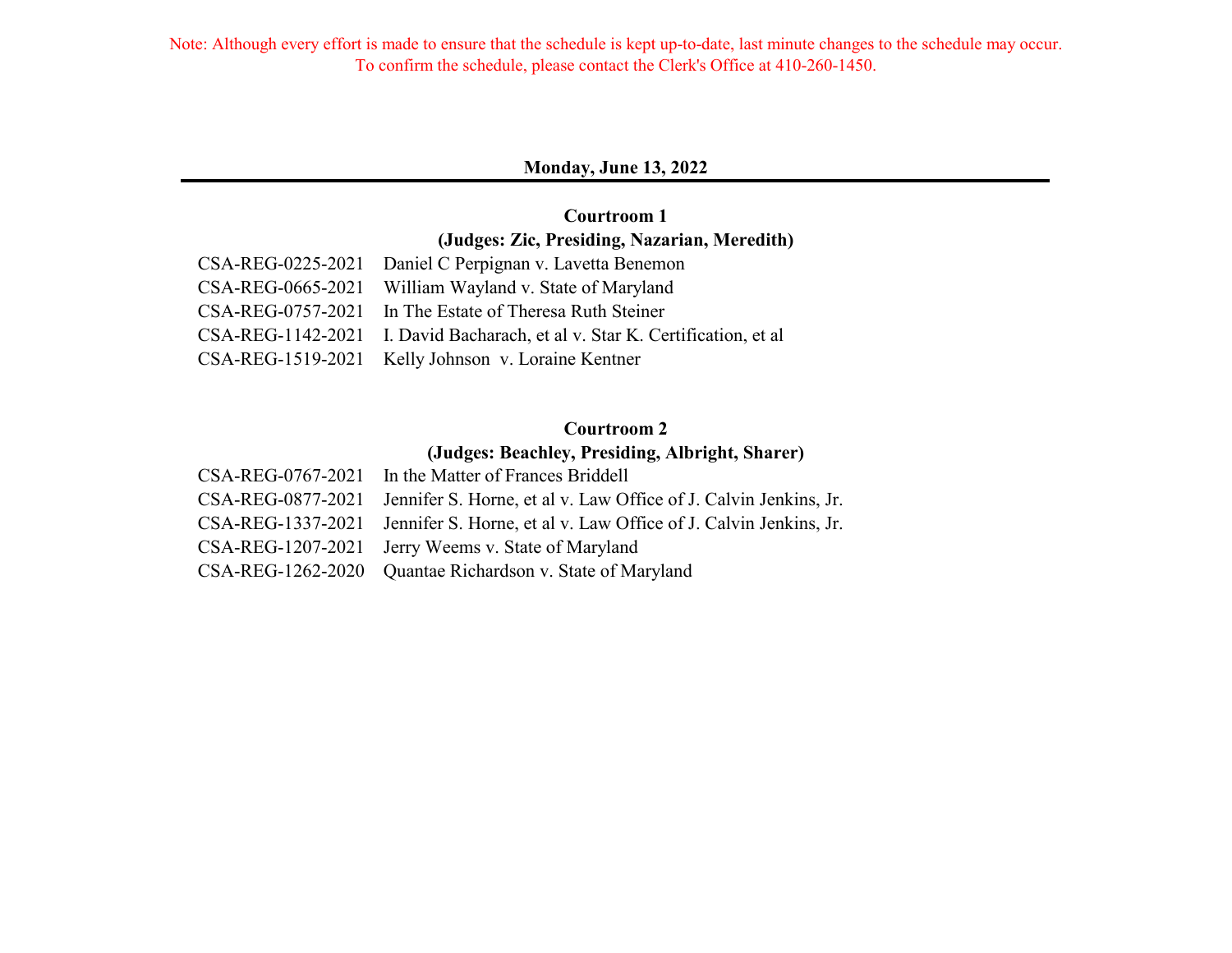### **Tuesday, June 14, 2022**

### **Courtroom 1 (Judges: Shaw, Presiding, Ripken, Harrell)**

| CSA-REG-0744-2021 In the Matter of Allan Myers MD, Inc.                       |
|-------------------------------------------------------------------------------|
| CSA-REG-0862-2021 In the Matter of Allan Myers, MD, Inc                       |
| CSA-REG-0794-2021 Jerrell Lamont Harmon v. State of Maryland                  |
| CSA-REG-1059-2021 Progressive Technology Federal Systems, et al v. Todd Glass |
| CSA-REG-1372-2021 Gregory Bennett, et al v. Donaldson Group LLC, et al        |

## **Courtroom 2**

# **(Judges: Graeff, Presiding, Nazarian, Sharer)**

## **CSA-REG-1647-2021 In re: P.N.**

### **(Judges: Graeff, Presiding, Tang, Kenney)**

| CSA-REG-0385-2021 Matthew Scott Davis v. Sarah Ruth Davis                   |
|-----------------------------------------------------------------------------|
| CSA-REG-1111-2021 Steven Albert Woodall v. State of Maryland                |
| CSA-REG-1375-2021 Lester Andrew Huff v. M&J Construction and Remodeling LLC |
| CSA-REG-1703-2021 Anthony Brad Spicer v. State of Maryland                  |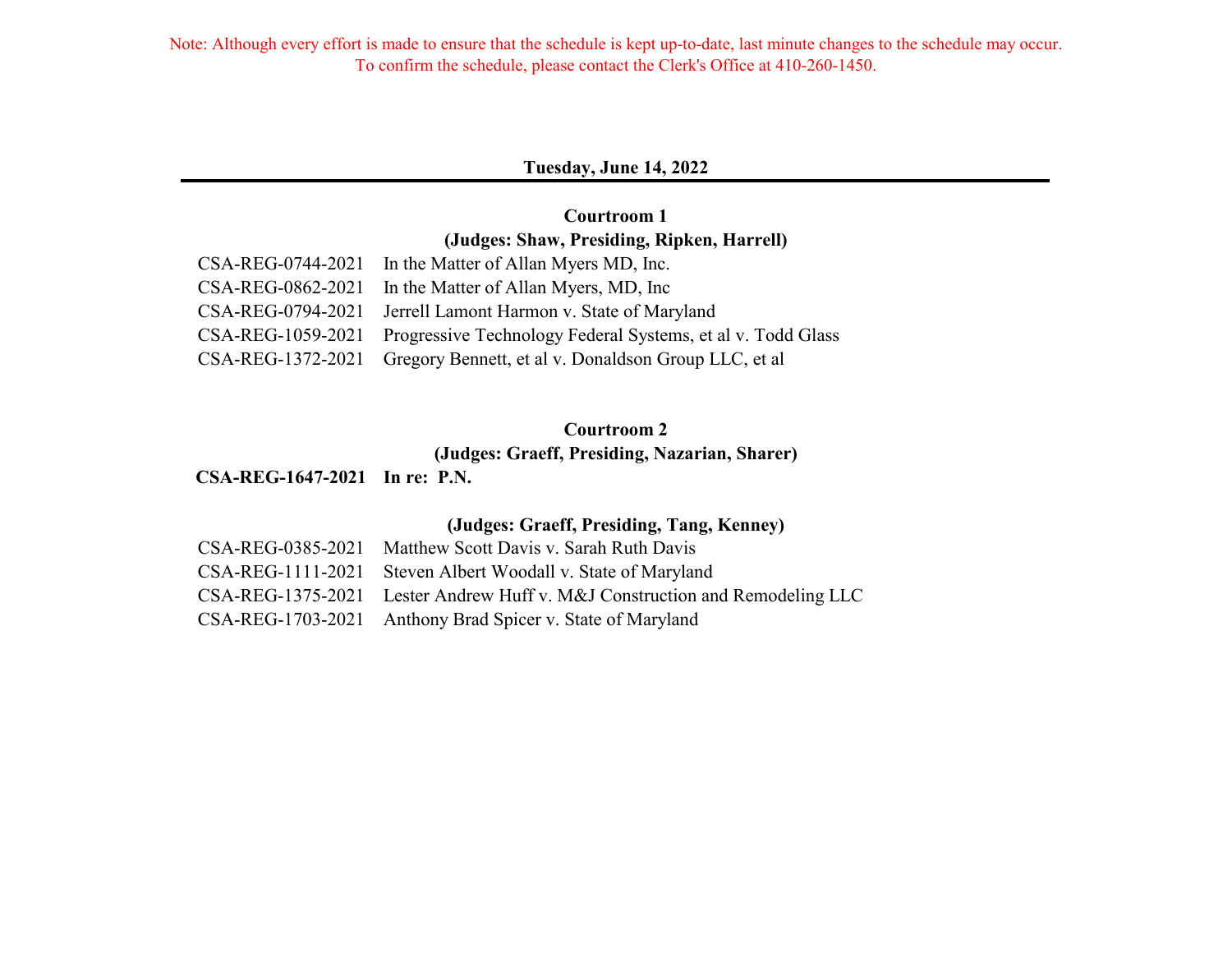#### **Wednesday, June 15, 2022**

### **Courtroom 1 (Judges: Wells, Presiding, Berger, Leahy)**

|                                  | CSA-REG-0847-2021 Chelsea Woods Court Condominium v. Gates BF Investor LLC  |
|----------------------------------|-----------------------------------------------------------------------------|
|                                  | CSA-REG-0973-2021 Meghan Handy, et al v. Box Hill Surgery Center LLC, et al |
|                                  | CSA-REG-1123-2021 Steven Hemstreet, et al v. Gregory Caldwell               |
|                                  | CSA-REG-1225-2021 Ernest Dupree v. A.F. Whitsitt Center, et al              |
| $CSA-REG-1866-2021$ In Re: A. W. |                                                                             |

#### **(Judges: Wells, Presiding, Leahy, Ripken)**

|  | CSA-REG-1387-2021 Shenglin Wang v. Siu Wai Mak |
|--|------------------------------------------------|
|--|------------------------------------------------|

### **Courtroom 2**

#### **(Judges: Friedman, Presiding, Arthur, Zarnoch)**

| CSA-REG-0356-2021 In Re: R. L.-H., A. L.                                                 |
|------------------------------------------------------------------------------------------|
| CSA-REG-1465-2021 In Re: R. L., A. L.                                                    |
| CSA-REG-1763-2021 In Re: R. L.-H., A. L.                                                 |
| CSA-REG-0656-2021 Cinnamon Trail Property LLC v. Anne Arundel County, et al              |
| CSA-REG-0922-2021 Presidential Title LLC v. Mayor and City Council of Baltimore, et al   |
| CSA-REG-1041-2021 Dwight Adrian Eppes v. State of Maryland                               |
| CSA-REG-1071-2021 Covanta Montgomery, Inc v. Northeast Maryland Waste Disposal Authority |
|                                                                                          |